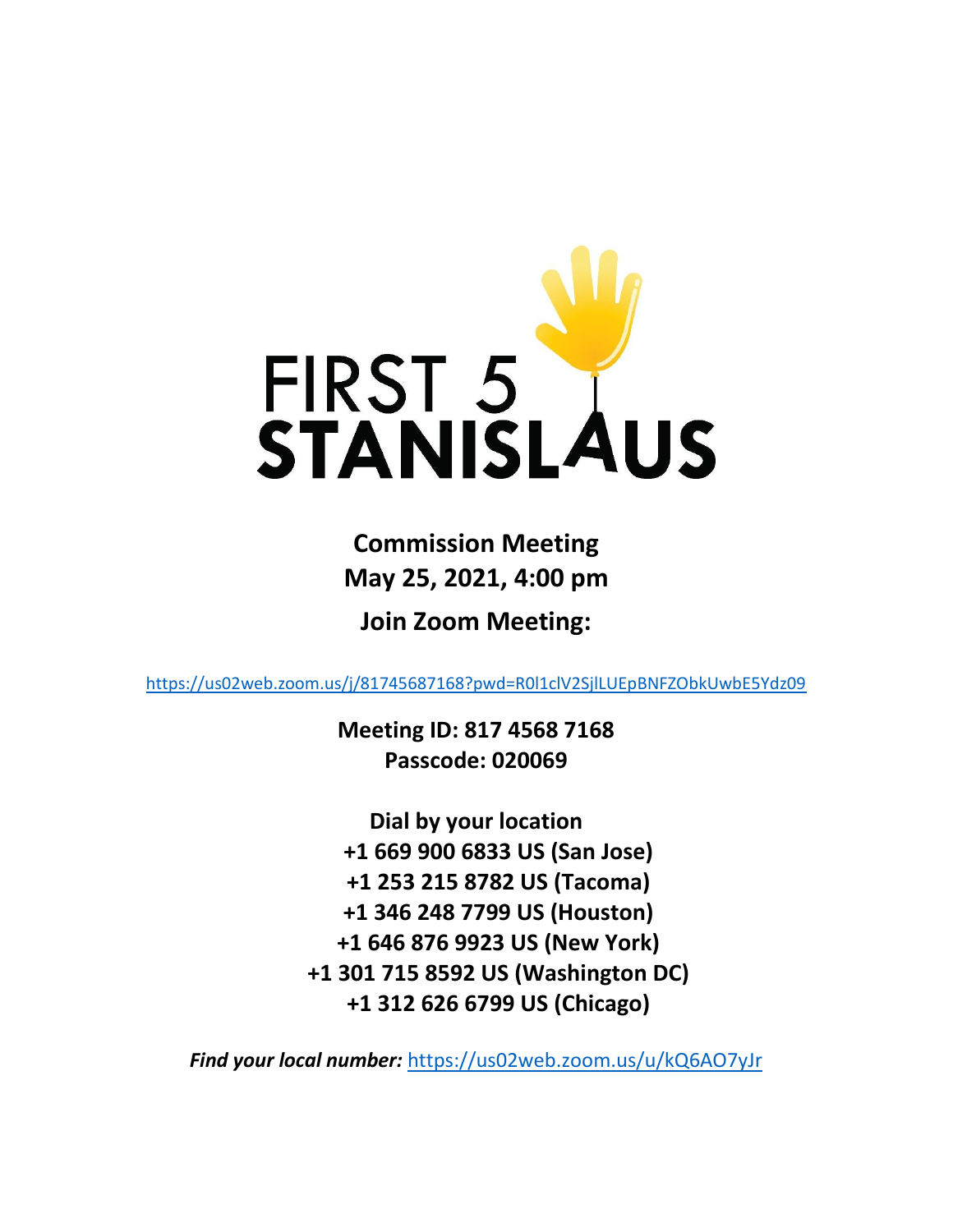

# *Commission Meeting Notice*



## *Tuesday, May 25, 2021, 4:00 PM Meeting to be conducted via Zoom (video and phone conference) for Commissioners and Public*

This meeting will be held in accordance with the Governor's Stay at Home Executive Order N-33-20 and will not include in person public attendance. Members of the public may observe the meeting and provide comments to the Board via email or telephone as described below. **Join Zoom Meeting:**

<https://us02web.zoom.us/j/81745687168?pwd=R0l1clV2SjlLUEpBNFZObkUwbE5Ydz09>

**Meeting ID:** 817 4568 7168 **Passcode:** 020069 **Dial by your location +1 669 900 6833 US (San Jose) +1 253 215 8782 US (Tacoma) +1 346 248 7799 US (Houston) +1 646 876 9923 US (New York) +1 301 715 8592 US (Washington DC) +1 312 626 6799 US (Chicago)**

#### **Find your local number:** <https://us02web.zoom.us/u/kQ6AO7yJr>

The Stanislaus County Children and Families Commission welcomes you to its meetings which are ordinarily held on the fourth Tuesday of most months. Your interest is encouraged and appreciated. The agenda is divided into multiple sections including:

**CONSENT CALENDAR:** These matters include routine financial and administrative actions. All items on the consent calendar will be voted on at the beginning of the meeting under the section titled "Consent Calendar." If you wish to have an item removed from the Consent Calendar, please make your request at the time the Commission Chairperson asks if any member of the public wishes to remove an item from consent.

**DISCUSSION ITEMS:** These items will be individually discussed with opportunity for public comment.

**PUBLIC HEARINGS:** These items are opportunities for individuals interested in the matter being addressed on the agenda item to present their views to the Commissioners. Any member of the audience desiring to address the Commission on a matter on the agenda, please utilize the "raise hand" function or state that you have a comment through the chat function on zoom to be acknowledged by the Chair during the meetings or submit your comments by email to [edwardsk@stancounty.com](mailto:edwardsk@stancounty.com) prior to the meeting. Those observing the meeting telephonically may speak up when the Chair asks if there are any comments. In order that interested parties have an opportunity to speak, any person addressing the Commission will be limited to a maximum of 5 minutes unless the Chairperson of the Commission grants a longer period of time.

**PUBLIC COMMENT PERIOD:** Public comment may be submitted in advance of the meeting via email to [edwardsk@stancounty.com](mailto:edwardsk@stancounty.com) or by mail to 930 15<sup>th</sup> St. Modesto Ca. 95354. Please indicate in your email the agenda item to which your comment applies. Please submit public comments as soon as possible so that they can be provided to the Commissioners before, and, as feasible, during the meeting. Any member of the audience desiring to address the Commission on a matter on the agenda, please utilize the "raise hand" function or state that you have a comment through the chat function on zoom to be acknowledged by the Chair during the meetings. If you have anything that you wish distributed to the Board and included for the official record, please include it in your email. Comments that require a response may be deferred for staff reply.

### **MEMBERS:**

**Vicki Bauman** School Representative

**Ignacio Cantu, Jr.** Chair Community Representative

> **Vito Chiesa** County Supervisor

**David Cooper** Vice Chair Community Representative

**Kathy Harwell** Community Services Agency

**Mary Ann Lilly-Tengowski** Health Services Agency

**Tony Lomeli** Community Representative

**Nelly Paredes-Walsborn, Ph.D.** Community Representative

**Julie Vaishampayan, M.D.** Public Health Officer

\*\*\*\*\*\*\*\*\*\*\*\*\*\*

**David T. Jones** Executive Director